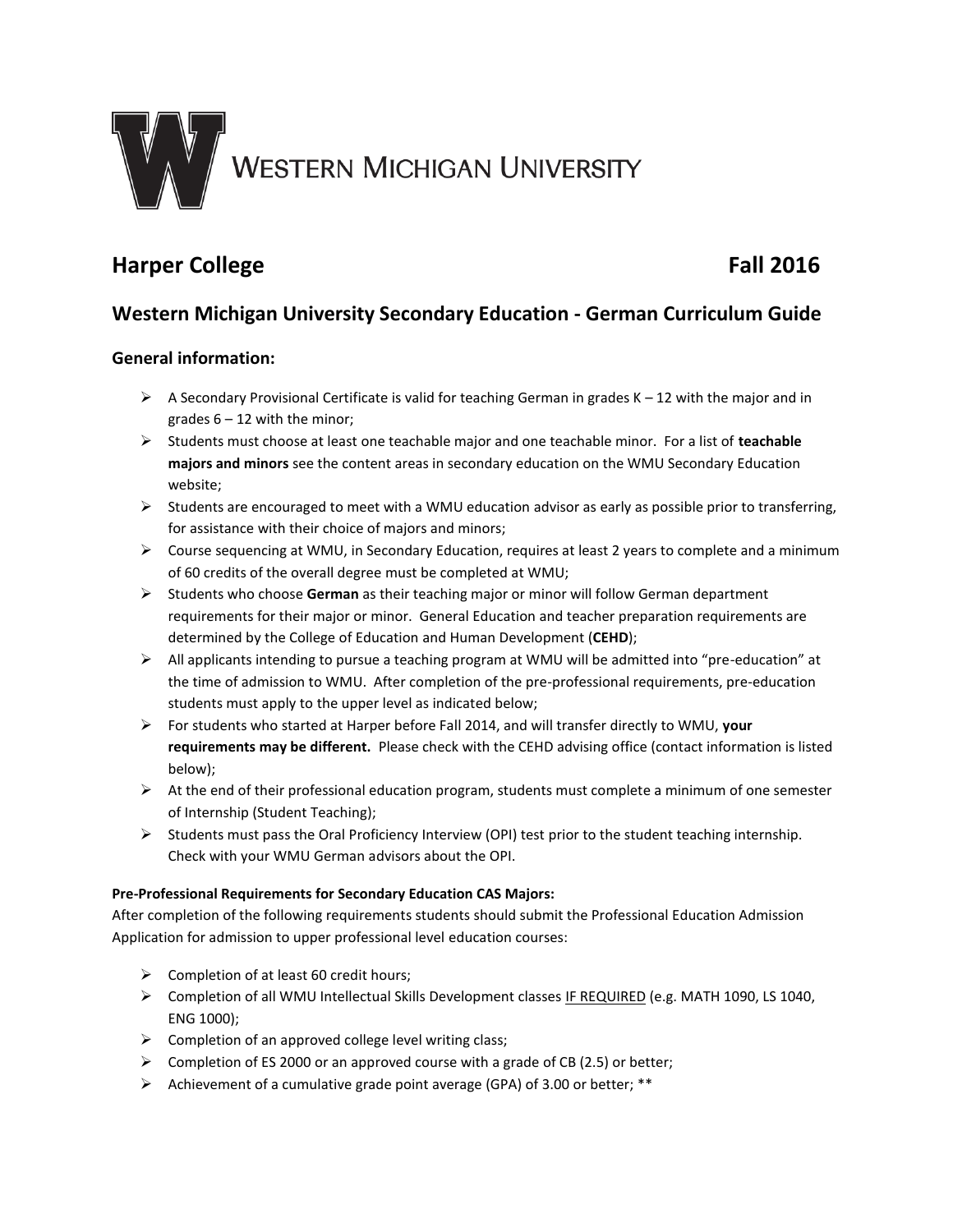- $\triangleright$  Achievement of passing scores on the Michigan Test for Teacher Certification (MTTC)- Professional Readiness Exam (PRE) (#96), or passing by an alternate method. Please contact the CEHD advising office if you have questions. Students from states other than Michigan will have to take the test after they transfer to WMU;
- $\triangleright$  Completion of a background check through Castle Branch at portal.castlebranch.com/wc48 with Submission of Judgment of Sentence or Register of Action for any convictions, if necessary;
- $\triangleright$  Submission of a formal application to the Office of Admissions and Advising, Western Michigan University, Kalamazoo, MI 49008-5275;
- $\triangleright$  Please visit the WMU College of Education website for additional information.

\*\* Any student with a cumulative GPA between 2.75 and 2.99 who has met all of the other requirements may apply for provisional admission to the professional education program. Provisional admission decisions will be made by secondary education faculty and admission is not guaranteed.

## **Courses that can be taken at Harper:**

| <b>WMU courses</b> | <b>Harper courses</b> |
|--------------------|-----------------------|
| GER 1000           | <b>GER 101</b>        |
| GER 1010           | <b>GER 102</b>        |
| GER 2000           | <b>GER 201</b>        |
| GER 2010           | <b>GER 202</b>        |
| GER 3170           | <b>GER 205</b>        |
| GER 3250           | <b>GER 210</b>        |
|                    |                       |

Students who have had some contact with the language, either through high school coursework or through other experiences, must take the German online placement test found within the GoWMU portal. Students will need a Bronco ID and password to enter the portal and will be asked to give their Western Identification Number to take the placement exam.

Coursework to include six hours of preapproved courses taken abroad is required. These 6 credits can be taken as part of the required or elective hours. Exceptions to the study abroad requirement may be granted when circumstances do not permit it.

For students who want to MINOR in German, 24 credit hours beyond the 2000 level are required.

#### **General education requirements:**

Please refer to the [WMU general education transfer guide](http://www.wmich.edu/admissions/transfer/guides/Harper/gened/) and talk with your WMU College of Education and Human Development (CEHD) advisor.

## **Contact information:**

Dr. Olivia Gabor-Peirce Department of World Languages and Literatures (269) 387- 3036 olivia.gabor-peirce@wmich.edu

College of Education and Human Development (CEHD)